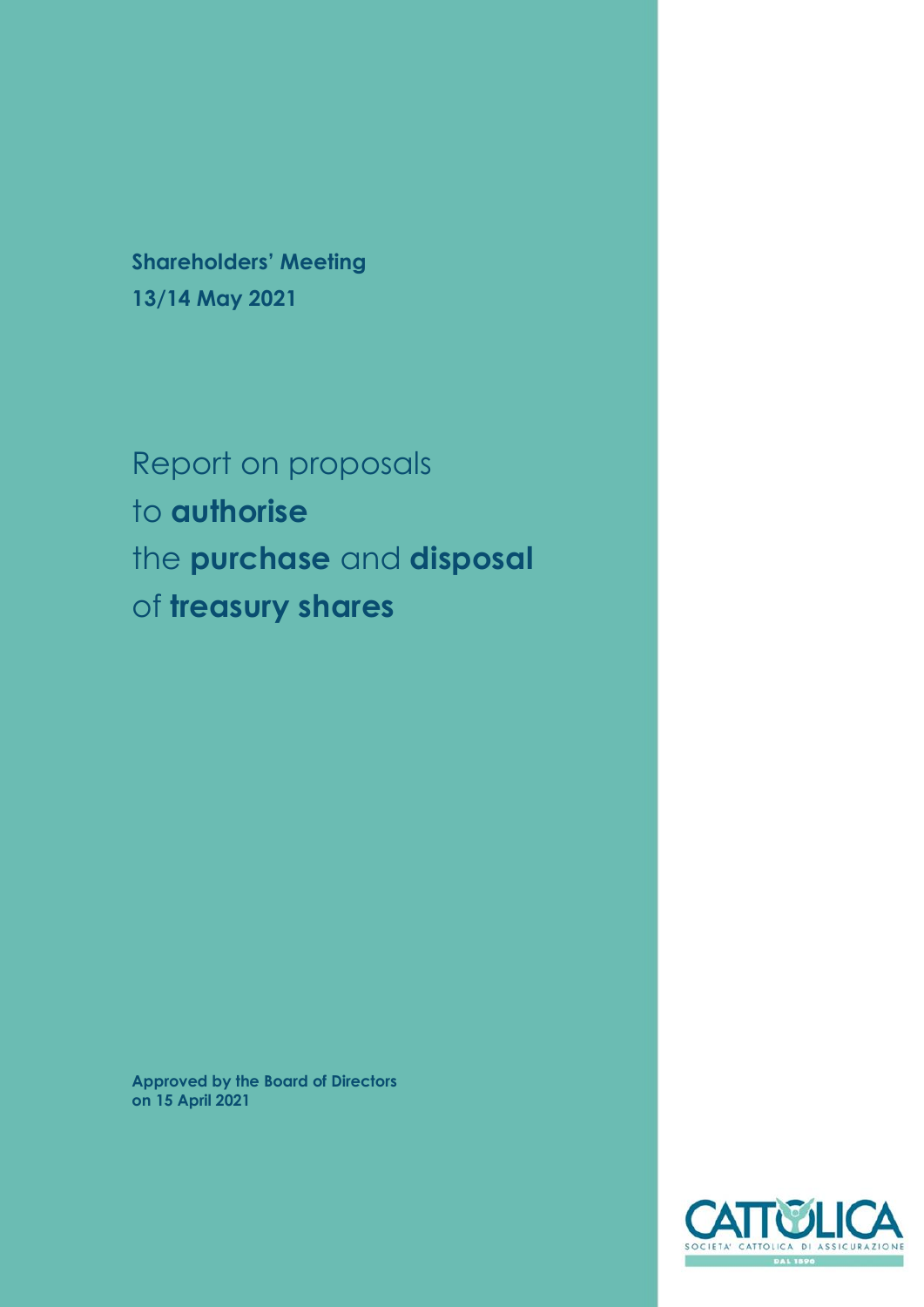Dear Partners,

Pursuant to the applicable provisions of law, the Shareholders' Meeting of 12 April 2012 authorised transactions on treasury shares. This authorisation was then confirmed at the various subsequent Shareholders' Meetings, most recently on 27 June 2020.

It is proposed that the Shareholders authorise, within the limits and according to the methods specified below, the purchase and disposal of treasury shares - including those already held - under the following terms and conditions, in any case revoking and replacing the remaining period of the authorisation approved by the Shareholders' Meeting of 27 June 2020.

### Reasons for the request for authorisation to purchase and/or dispose of treasury shares

\*

The purpose of the purchase, trading and sale of treasury shares, in the interest of the Company and in compliance with the legislation, including the regulations and provisions in the Articles of Association in force and applicable at the time, and with permitted market practices, is to pursue the following objectives:

- to arrange in advance a package of shares available for various types of transactions, including:
	- o extraordinary transactions to establish partnerships or collaborations with other industrial or financial operators, always within the scope of the Company's ordinary business;
	- o compensation plans based on financial instruments;
	- o the allotment of shares to shareholders in the form of a dividend;
- from an investment standpoint, to take advantage of market opportunities and provide liquidity for the stock when needed;
- to facilitate, where necessary, in extraordinary circumstances when stock liquidity is low, the prompt restructuring of the company's ownership without the risk of destabilising it and of sudden market movements that might make it hard to achieve a balance between demand and supply of the stock.

The request for authorisation to purchase own shares is not geared towards reducing the Company's share capital by cancelling the treasury shares purchased.

In any case, purchases and/or disposals of treasury shares may be carried out in order to comply with specific requests from the Authority.

In this regard, as required by the Supervisory Authority, IVASS, and stated by the Company itself, Cattolica Assicurazioni will sell the 20,720,350 shares that were repurchased on 30 December last, following the exercise of the right of withdrawal by shareholders who did not vote in favour of the proposal to transform the Company into a limited company (*società per azioni* or S.p.A.) at the Extraordinary Shareholders' Meeting of 31 July 2020 last. As requested by IVASS and confirmed by the Board of Directors of Cattolica Assicurazioni, the shares must be sold by the end of 2021.

#### Maximum number, category and value of shares to which the authorisation refers

As of the date hereof, the share capital consists of 228,347,980 ordinary shares, all of which have regular dividend entitlement.

In compliance with the limits set by the applicable legislation (Article 2357, paragraph 1, of the Italian Civil Code) and the distributable profits and available reserves shown in the latest approved financial statements, the proposed authorisation concerns the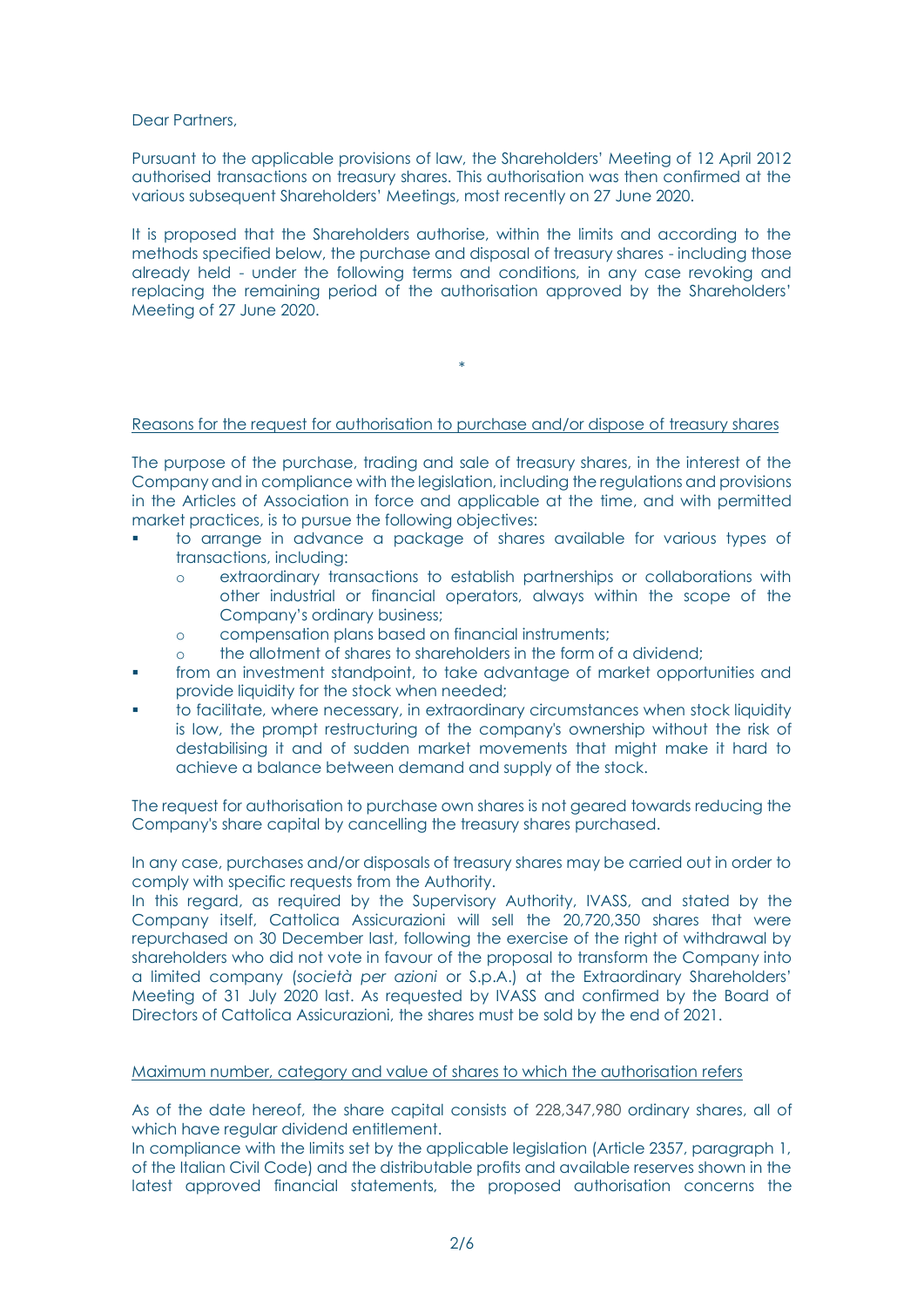purchase, on one or more occasions, of treasury shares up to the maximum number permitted by the applicable legislation, i.e. up to 20% of the Company's current share capital, taking into account the treasury shares already held by the Company and its subsidiaries. The transactions will be carried out in compliance with the legislation, including regulations and Articles of Association, in force at the time, and in accordance with accepted market practices, and in any case according to the permitted procedures and time scales requested by the Regulator.

The request for authorisation provides for the Board's power to carry out repeated successive transactions to purchase and sell (or carry out other acts of disposal of) treasury shares on a revolving basis, including for fractions of the maximum authorised quantity, so that, in any case, at any time, the quantity of shares subject to the proposed purchase and owned the Company does not exceed the limits provided for by law and by the authorisation of the Shareholders' Meeting.

## Information useful for verifying compliance with the limits set out in Article 2357 of the Italian Civil Code

Purchases - whose value, net of sales, determines the formation of the negative equity reserve - cannot be made for amounts not covered by the available reserves defined by the Articles of Association and shown in the Company's latest duly approved financial statements, to which reference should be made.

It should be noted that, at the date of this Report (15 April 2021), the Company holds 28,045,201 treasury shares, equal to 12.3% of the share capital, and that the negative reserve for treasury shares amounts to €164,506,162; the subsidiaries do not hold shares of the Company.

In the light of the above, compliance with the limit established in Article 2357, paragraph 3, of the Italian Civil Code, of one-fifth of the share capital, was verified, without prejudice in any case to the obligation to comply with the conditions of the Shareholders' Meeting authorisation.

It is understood that, in the event of disposal, the corresponding amount may be reused for further purchases until the Shareholders' Meeting authorisation expires, subject to quantitative and expenditure limits and the conditions set by the Shareholders' Meeting.

## Duration of authorisation

The duration of the authorisation to purchase requested is 18 months from the date on which the Shareholders' Meeting adopts the corresponding resolution. This new resolution entails the revocation and therefore replacement of the authorisation already granted by resolution of the Shareholders' Meeting of 27 June 2020.

The Board of Directors may carry out the authorised purchase transactions on one or more occasions and at any time within the time frame indicated above.

Authorisation to dispose of treasury shares is requested without time limits, in view of the absence of regulatory restrictions in this regard and the advisability of maximising the time frame for any disposal.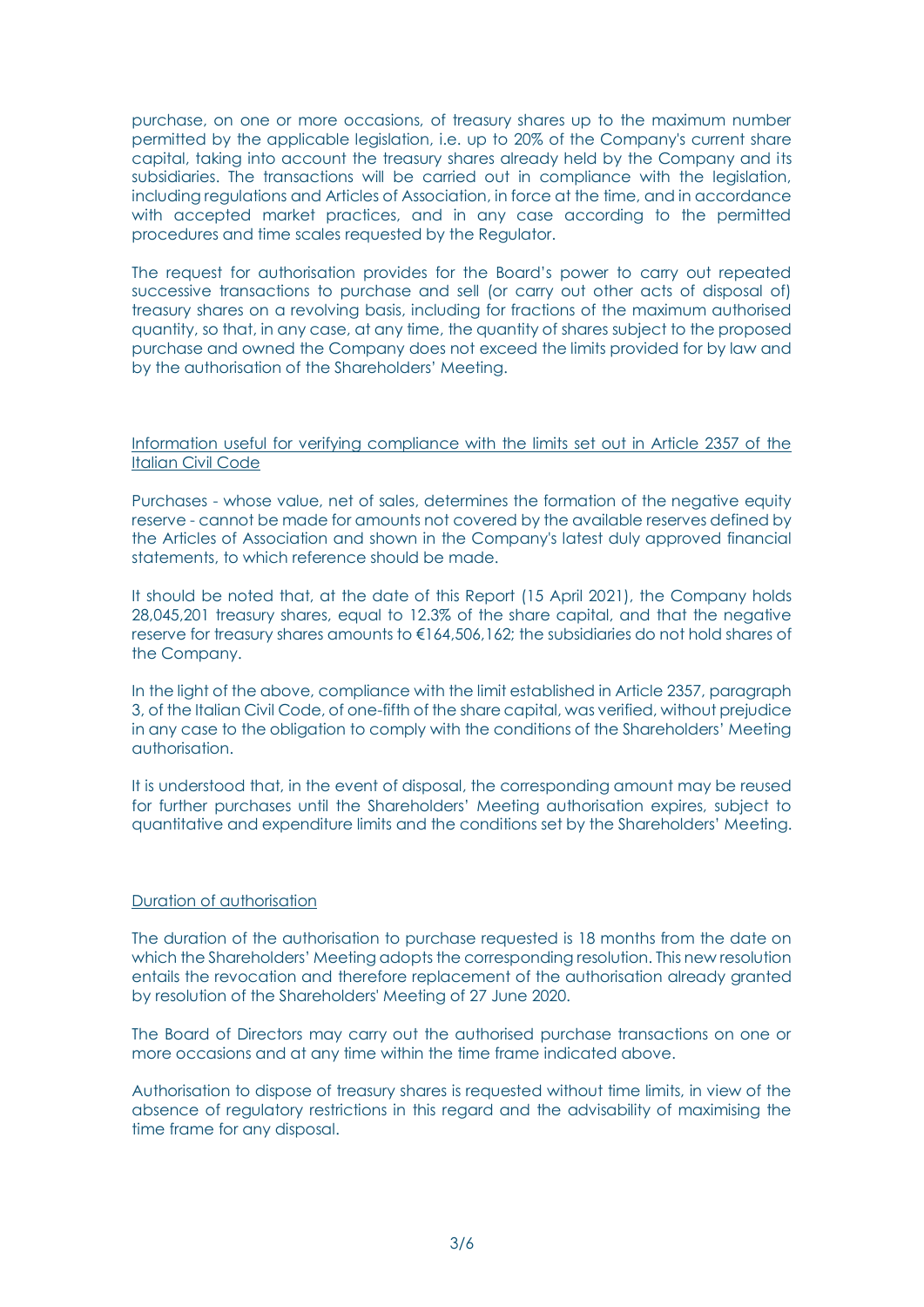### Minimum and maximum consideration

The share purchase price may not be more than 20% less or more than 20% more than the official price of the Cattolica shares registered by Borsa Italiana S.p.A. in the trading session preceding each individual transaction.

We also propose that you authorise the disposal, pursuant to Article 2357-*ter* of the Italian Civil Code, at any time and without time limits, in whole or in part, on one or more occasions, of treasury shares already available to the Company or purchased on the basis of this proposal, for the purposes indicated above, which are to be understood in all respects as reported herein, and authorise the further use of all treasury shares purchased in accordance with and for the same purposes identified above, in all cases under terms and conditions determined by the Board of Directors.

As regards the disposal of treasury shares, the Board will establish the criteria for determining the relevant price and/or the methods, terms and conditions of use of the treasury shares held, having regard to the methods of disposal actually employed, the share performance in the period prior to the transaction and the best interest of the Company.

### Methods of purchasing and selling shares

Treasury shares will be purchased pursuant to Article 132 of Legislative Decree No. 58/1998 and Article 144-*bis*, paragraph 1, letter b), of the Consob Regulation for Issuers, in accordance with the operating procedures established in the regulations for the organisation and management of these markets, in order to ensure equal treatment between shareholders.

Therefore, purchases will be made, exclusively and also on several occasions for each method on regulated markets, according to operating methods established in accordance with the aforementioned rules, which do not allow the direct matching of purchase proposals with predetermined sale proposals.

With respect to the volume of shares, the purchases and sales - the latter where carried out on the market - will not exceed 25% of the average daily volume of shares traded on Borsa Italiana S.p.A. The average volume is calculated based on the average daily trading volume over the 20 trading days preceding the date of each individual purchase.

Disposals of shares may be take place, on one or more occasions, including before the maximum amount of treasury shares that can be purchased is reached, in the manner and at the time deemed most appropriate in the Company's interest, with the adoption of any procedures deemed appropriate in relation to the purposes that will be pursued, including off-market selling or block selling and/or allotment in line with and for the purposes identified above, without prejudice in any case to compliance with the legislation applicable from time to time.

\* \* \*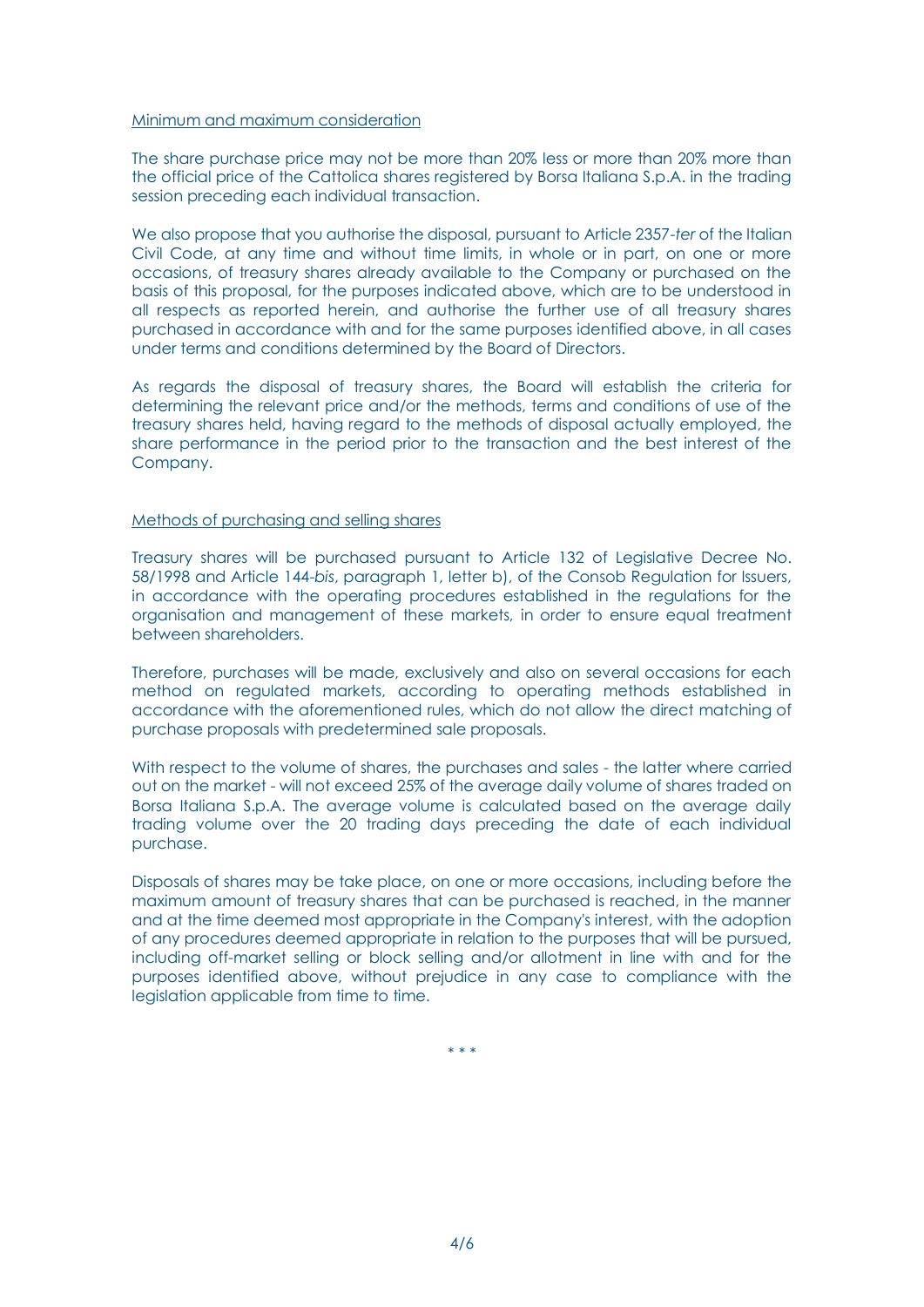# **Proposed resolution**

The following proposed resolution is submitted to the Shareholders' Meeting:

The Shareholders' Meeting

- having noted the proposal of the Board of Directors;
- having noted the applicable provisions of law and the Articles of Association;
- having noted that, as of today's date, the Company holds 28,045,201 treasury shares, amounting to 12.3% of the share capital, and that the negative reserve for treasury shares amounts to €164,506,162, while the subsidiaries do not hold shares of the Company;

## hereby resolves

to authorise the Board of Directors to purchase and/or dispose of ordinary treasury shares pursuant to the applicable provisions of law and the Articles of Association, for a period of 18 months from the Shareholders' Meeting resolution, according to the procedures set out below, to revoke and replace the resolution authorising the purchase and/or disposal of treasury shares of the Shareholders' Meeting of 27 June 2020, without prejudice to what has been done, or carried out, as a consequence thereof.

The commencement of transactions or their suspension and/or cessation is resolved upon by the Board of Directors, in accordance with the legislation, including the regulations and provisions in the Articles of Association applicable at the time.

## I) Purchase of treasury shares

- a) The purchase may take place within the limit of the available reserves up to the maximum number of shares permitted by the applicable legislative provisions, and thus up to 20% of the Company's current share capital, taking into account the treasury shares held by the Company and its subsidiaries.
- b) Purchases may take place at any time within 18 months of the date of this resolution.
- c) The share purchase price may not be more than 20% less or more than 20% more than the official price of the Cattolica shares registered by Borsa Italiana S.p.A. in the trading session preceding each individual transaction.
- d) Purchases may not exceed 25% of the average daily volume of shares traded on Borsa Italiana S.p.A., calculating the average volume based on the average daily trading volume in the 20 trading days preceding the date of each individual purchase.
- e) Purchases must be made in compliance with the applicable legislative provisions, and particularly the methods set forth in Article 144-*bis*, paragraph 1, letter b) of the Regulation for Issuers.
- f) The accounting treatment of purchase transactions will comply with the current provisions of law, regulations and Articles of Association and with the applicable accounting standards. In the event of disposal, the corresponding amount may be reused for further purchases until the Shareholders' Meeting authorisation expires, subject to quantitative and expenditure limits and the conditions set by the Shareholders' Meeting.